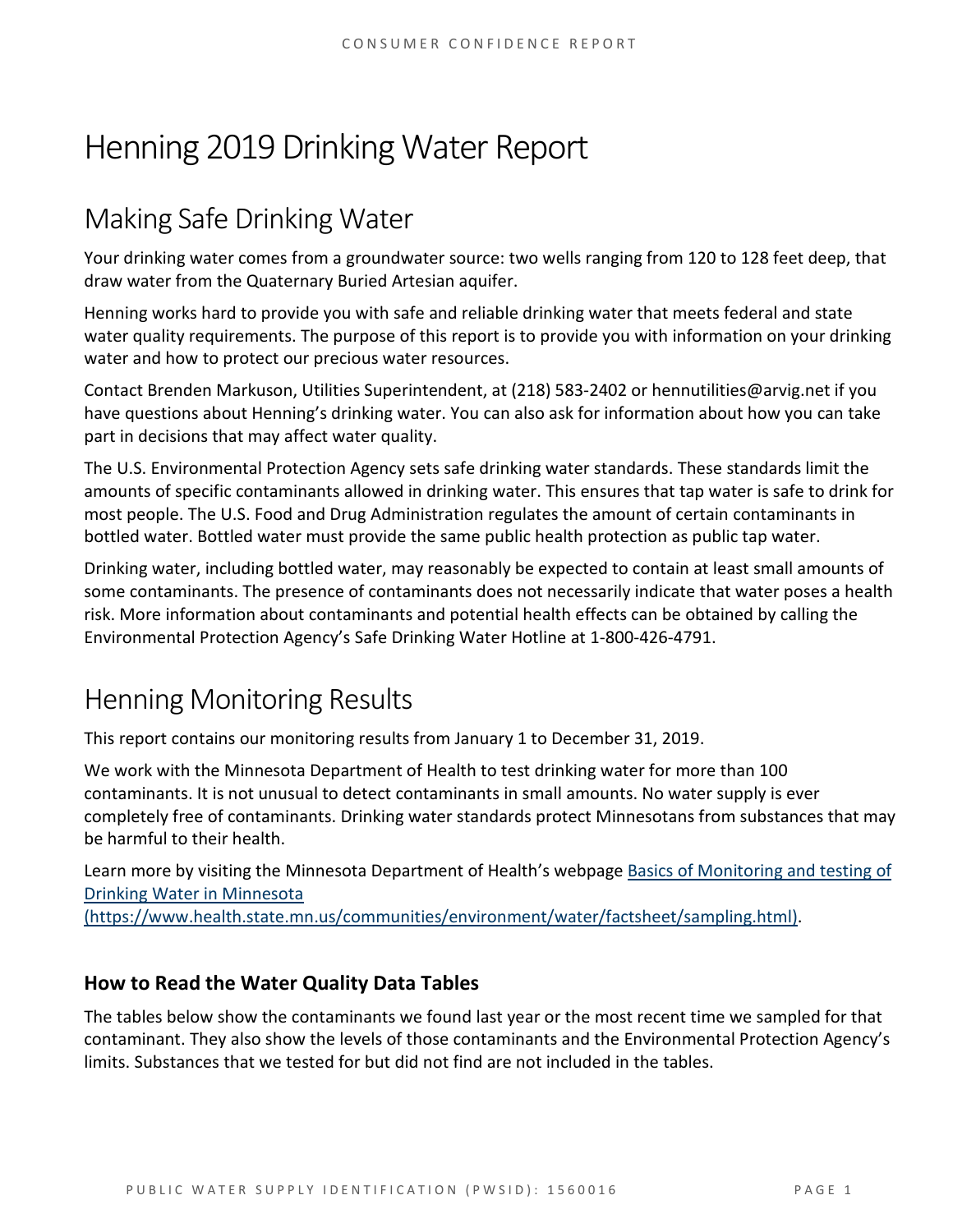We sample for some contaminants less than once a year because their levels in water are not expected to change from year to year. If we found any of these contaminants the last time we sampled for them, we included them in the tables below with the detection date.

We may have done additional monitoring for contaminants that are not included in the Safe Drinking Water Act. To request a copy of these results, call the Minnesota Department of Health at 651-201-4700 or 1-800-818-9318 between 8:00 a.m. and 4:30 p.m., Monday through Friday.

#### **Definitions**

- **AL (Action Level)**: The concentration of a contaminant which, if exceeded, triggers treatment or other requirements which a water system must follow.
- **EPA:** Environmental Protection Agency
- **MCL (Maximum contaminant level)**: The highest level of a contaminant that is allowed in drinking water. MCLs are set as close to the MCLGs as feasible using the best available treatment technology.
- **MCLG (Maximum contaminant level goal)**: The level of a contaminant in drinking water below which there is no known or expected risk to health. MCLGs allow for a margin of safety.
- **MRDL (Maximum residual disinfectant level):** The highest level of a disinfectant allowed in drinking water. There is convincing evidence that addition of a disinfectant is necessary for control of microbial contaminants.
- **MRDLG (Maximum residual disinfectant level goal)**: The level of a drinking water disinfectant below which there is no known or expected risk to health. MRDLGs do not reflect the benefits of the use of disinfectants to control microbial contaminants.
- **N/A (Not applicable)**: Does not apply.
- **ppb (parts per billion)**: One part per billion in water is like one drop in one billion drops of water, or about one drop in a swimming pool. ppb is the same as micrograms per liter ( $\mu$ g/l).
- **ppm (parts per million)**: One part per million is like one drop in one million drops of water, or about one cup in a swimming pool. ppm is the same as milligrams per liter (mg/l).
- **PWSID**: Public water system identification.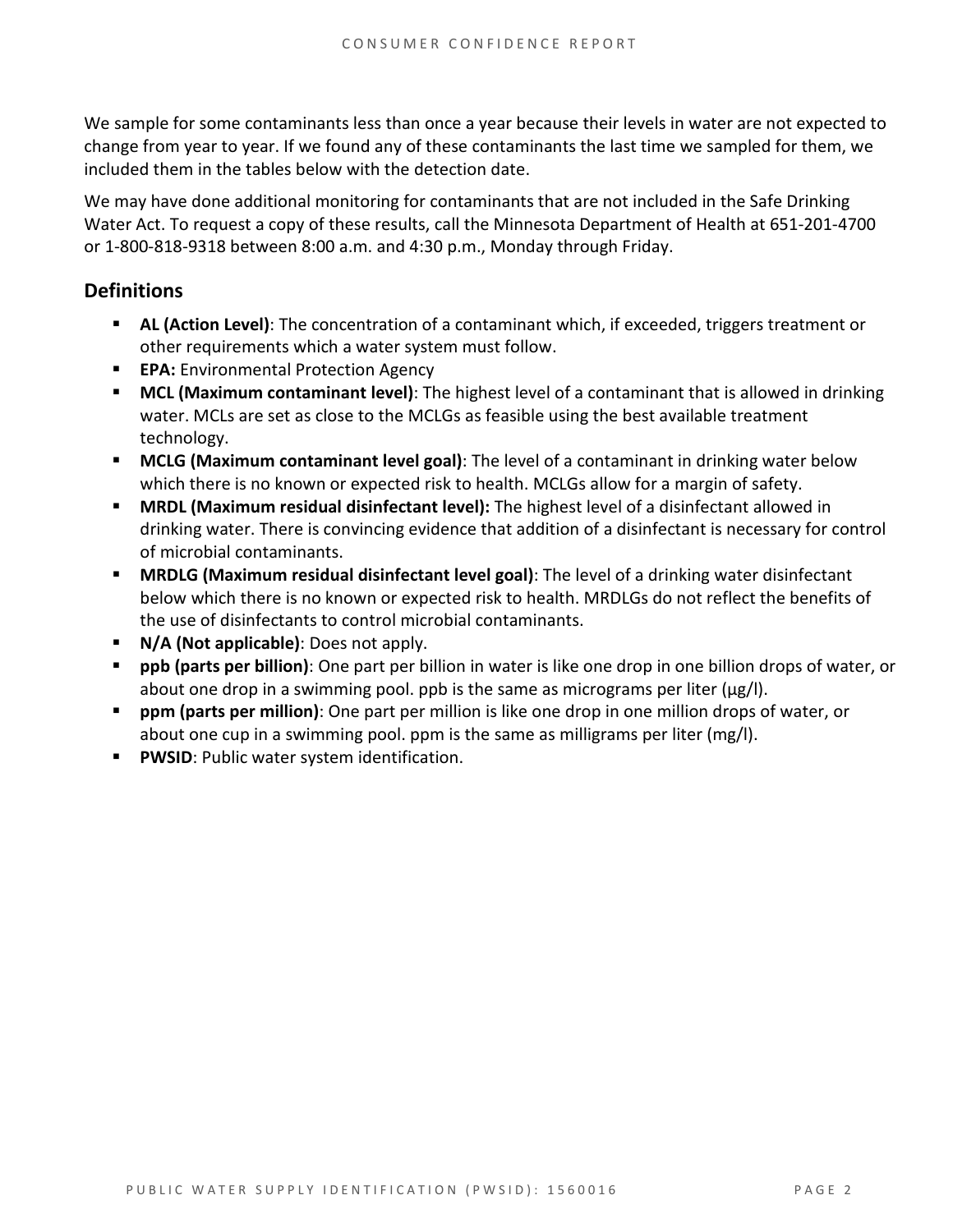### **Monitoring Results – Regulated Substances**

| LEAD AND COPPER - Tested at customer taps.                   |                                  |                                           |                                                   |                                                                             |                  |                                        |  |
|--------------------------------------------------------------|----------------------------------|-------------------------------------------|---------------------------------------------------|-----------------------------------------------------------------------------|------------------|----------------------------------------|--|
| <b>Contaminant</b> (Date, if<br>sampled in previous<br>year) | EPA's<br>Ideal<br>Goal<br>(MCLG) | EPA's<br><b>Action</b><br>Level           | 90% of<br><b>Results Were</b><br><b>Less Than</b> | <b>Number</b><br><b>of</b><br><b>Homes</b><br>with<br>High<br><b>Levels</b> | <b>Violation</b> | <b>Typical Sources</b>                 |  |
| Lead (11/13/17)                                              | 0 ppb                            | 90% of<br>homes<br>less than<br>15 ppb    | $1.1$ ppb                                         | 0 out of<br>10                                                              | NO.              | Corrosion of<br>household<br>plumbing. |  |
| Copper (11/13/17)                                            | 0 ppm                            | 90% of<br>homes<br>less than<br>$1.3$ ppm | $0.4$ ppm                                         | 0 out of<br>10                                                              | NO.              | Corrosion of<br>household<br>plumbing. |  |

| <b>INORGANIC &amp; ORGANIC CONTAMINANTS - Tested in drinking water.</b> |
|-------------------------------------------------------------------------|
|-------------------------------------------------------------------------|

| <b>Contaminant</b><br>(Date, if sampled<br>in previous year) | EPA's<br><b>Ideal</b><br>Goal<br>(MCLG) | EPA's<br>Limit<br>(MCL) | <b>Highest</b><br>Average or<br><b>Highest Single</b><br><b>Test Result</b> | Range of<br><b>Detected</b><br><b>Test Results</b> | <b>Violation</b> | <b>Typical Sources</b>                                                                                   |
|--------------------------------------------------------------|-----------------------------------------|-------------------------|-----------------------------------------------------------------------------|----------------------------------------------------|------------------|----------------------------------------------------------------------------------------------------------|
| <b>Nitrate</b>                                               | 10 ppm                                  | 10.4<br>ppm             | $1.5$ ppm                                                                   | N/A                                                | NO.              | Runoff from fertilizer<br>use; Leaching from<br>septic tanks, sewage;<br>Erosion of natural<br>deposits. |
| <b>Barium</b><br>(01/16/18)                                  | 2 ppm                                   | 2 ppm                   | $0.03$ ppm                                                                  | N/A                                                | NO.              | Discharge of drilling<br>wastes; Discharge<br>from metal refineries;<br>Erosion of natural<br>deposit.   |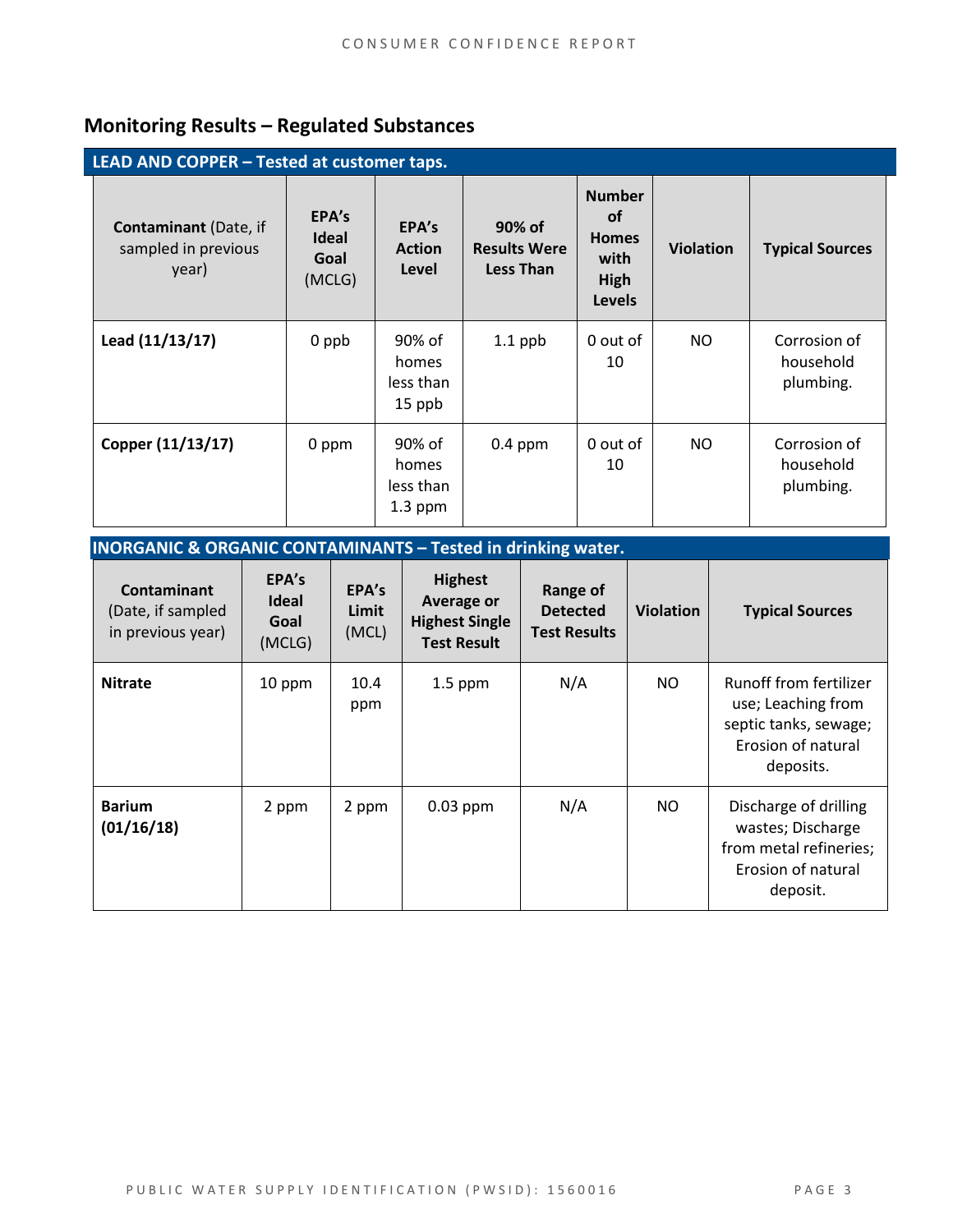| <b>CONTAMINANTS RELATED TO DISINFECTION - Tested in drinking water.</b> |                                               |                                    |                                                                                              |                                                    |                  |                                                  |  |
|-------------------------------------------------------------------------|-----------------------------------------------|------------------------------------|----------------------------------------------------------------------------------------------|----------------------------------------------------|------------------|--------------------------------------------------|--|
| <b>Substance (Date, if</b><br>sampled in previous<br>year)              | <b>EPA's Ideal</b><br>Goal (MCLG<br>or MRDLG) | EPA's<br>Limit<br>(MCL or<br>MRDL) | <b>Highest</b><br><b>Average or</b><br><b>Highest</b><br><b>Single Test</b><br><b>Result</b> | Range of<br><b>Detected</b><br><b>Test Results</b> | <b>Violation</b> | <b>Typical Sources</b>                           |  |
| <b>Total</b><br><b>Trihalomethanes</b><br>(TTHMs)                       | N/A                                           | 80 ppb                             | $30.2$ ppb                                                                                   | N/A                                                | NO.              | By-product of<br>drinking water<br>disinfection. |  |
| <b>Total Haloacetic</b><br>Acids (HAA)                                  | N/A                                           | 60 ppb                             | $17.6$ ppb                                                                                   | N/A                                                | NO.              | By-product of<br>drinking water<br>disinfection. |  |
| <b>Total Chlorine</b>                                                   | $4.0$ ppm                                     | $4.0$ ppm                          | 1.57 ppm                                                                                     | $1.06 - 1.74$<br>ppm                               | NO.              | Water additive<br>used to control<br>microbes.   |  |

Total HAA refers to HAA5

| <b>OTHER SUBSTANCES - Tested in drinking water.</b> |                                      |                         |                                                                                    |                                                    |                  |                                                                               |  |  |
|-----------------------------------------------------|--------------------------------------|-------------------------|------------------------------------------------------------------------------------|----------------------------------------------------|------------------|-------------------------------------------------------------------------------|--|--|
| Substance (Date,<br>if sampled in<br>previous year) | EPA's<br><b>Ideal Goal</b><br>(MCLG) | EPA's<br>Limit<br>(MCL) | <b>Highest</b><br><b>Average or</b><br><b>Highest Single</b><br><b>Test Result</b> | Range of<br><b>Detected</b><br><b>Test Results</b> | <b>Violation</b> | <b>Typical Sources</b>                                                        |  |  |
| <b>Fluoride</b>                                     | $4.0$ ppm                            | $4.0$ ppm               | $0.67$ ppm                                                                         | $0.49 - 0.92$<br>ppm                               | NO.              | Erosion of natural<br>deposits; Water<br>additive to promote<br>strong teeth. |  |  |

#### **Potential Health Effects and Corrective Actions (If Applicable)**

Fluoride: Fluoride is nature's cavity fighter, with small amounts present naturally in many drinking water sources. There is an overwhelming weight of credible, peer-reviewed, scientific evidence that fluoridation reduces tooth decay and cavities in children and adults, even when there is availability of fluoride from other sources, such as fluoride toothpaste and mouth rinses. Since studies show that optimal fluoride levels in drinking water benefit public health, municipal community water systems adjust the level of fluoride in the water to a concentration between 0.5 to 1.5 parts per million (ppm), with an optimal fluoridation goal between 0.7 and 1.2 ppm to protect your teeth. Fluoride levels below 2.0 ppm are not expected to increase the risk of a cosmetic condition known as enamel fluorosis.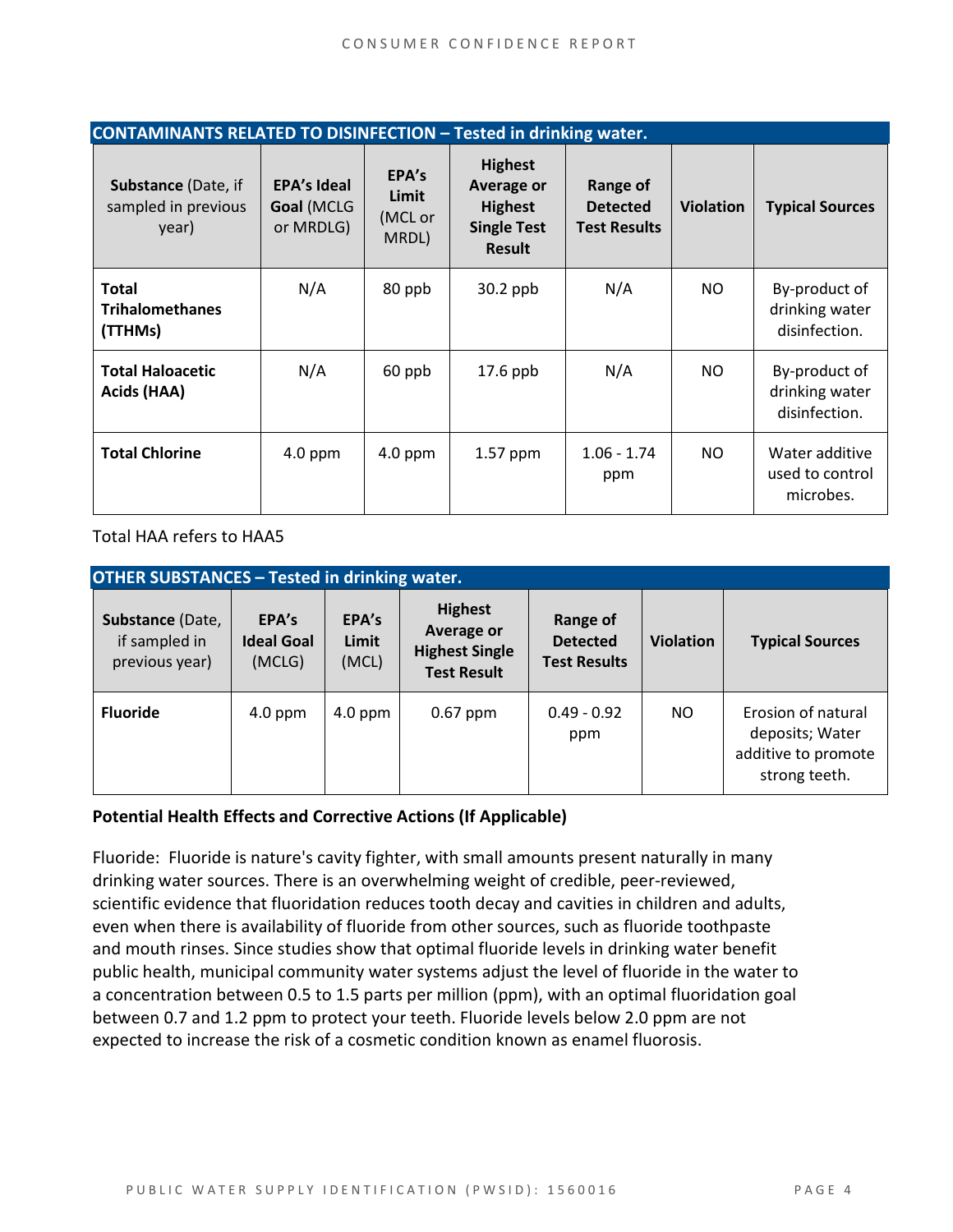#### **Some People Are More Vulnerable to Contaminants in Drinking Water**

Some people may be more vulnerable to contaminants in drinking water than the general population. Immuno-compromised persons such as persons with cancer undergoing chemotherapy, persons who have undergone organ transplants, people with HIV/AIDS or other immune system disorders, some elderly, and infants can be particularly at risk from infections. The developing fetus and therefore pregnant women may also be more vulnerable to contaminants in drinking water. These people or their caregivers should seek advice about drinking water from their health care providers. EPA/Centers for Disease Control (CDC) guidelines on appropriate means to lessen the risk of infection by *Cryptosporidium* and other microbial contaminants are available from the Safe Drinking Water Hotline at 1-800-426-4791.

## Learn More about Your Drinking Water

#### **Drinking Water Sources**

Minnesota's primary drinking water sources are groundwater and surface water. Groundwater is the water found in aquifers beneath the surface of the land. Groundwater supplies 75 percent of Minnesota's drinking water. Surface water is the water in lakes, rivers, and streams above the surface of the land. Surface water supplies 25 percent of Minnesota's drinking water.

Contaminants can get in drinking water sources from the natural environment and from people's daily activities. There are five main types of contaminants in drinking water sources.

- **Microbial contaminants,** such as viruses, bacteria, and parasites. Sources include sewage treatment plants, septic systems, agricultural livestock operations, pets, and wildlife.
- **Inorganic contaminants** include salts and metals from natural sources (e.g. rock and soil), oil and gas production, mining and farming operations, urban stormwater runoff, and wastewater discharges.
- **Pesticides and herbicides** are chemicals used to reduce or kill unwanted plants and pests. Sources include agriculture, urban stormwater runoff, and commercial and residential properties.
- **Organic chemical contaminants** include synthetic and volatile organic compounds. Sources include industrial processes and petroleum production, gas stations, urban stormwater runoff, and septic systems.
- **Radioactive contaminants** such as radium, thorium, and uranium isotopes come from natural sources (e.g. radon gas from soils and rock), mining operations, and oil and gas production.

The Minnesota Department of Health provides information about your drinking water source(s) in a source water assessment, including:

- How Henning is protecting your drinking water source(s);
- Nearby threats to your drinking water sources;
- How easily water and pollution can move from the surface of the land into drinking water sources, based on natural geology and the way wells are constructed.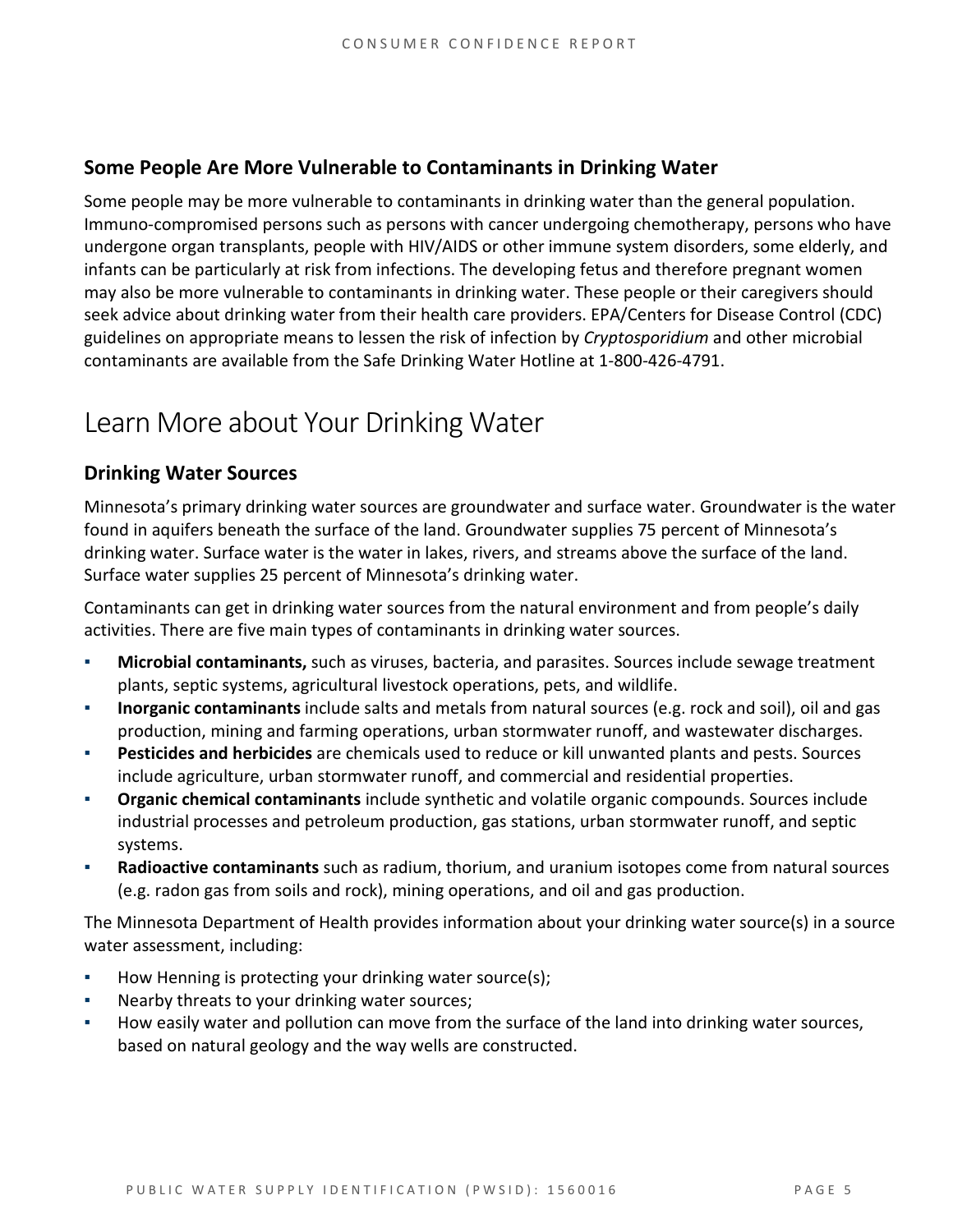Find your source water assessment a[t Source Water Assessments](https://www.health.state.mn.us/communities/environment/water/swp/swa) 

[\(https://www.health.state.mn.us/communities/environment/water/swp/swa\)](https://www.health.state.mn.us/communities/environment/water/swp/swa) or call 651-201-4700 or 1- 800-818-9318 between 8:00 a.m. and 4:30 p.m., Monday through Friday.

#### **Lead in Drinking Water**

You may be in contact with lead through paint, water, dust, soil, food, hobbies, or your job. Coming in contact with lead can cause serious health problems for everyone. There is no safe level of lead. Babies, children under six years, and pregnant women are at the highest risk.

Lead is rarely in a drinking water source, but it can get in your drinking water as it passes through lead service lines and your household plumbing system. Henning is responsible for providing high quality drinking water, but it cannot control the plumbing materials used in private buildings.

Read below to learn how you can protect yourself from lead in drinking water.

- 1. **Let the water run** for 30-60 seconds before using it for drinking or cooking if the water has not been turned on in over six hours. If you have a lead service line, you may need to let the water run longer. A service line is the underground pipe that brings water from the main water pipe under the street to your home.
	- You can find out if you have a lead service line by contacting your public water system, or you can check by following the steps at: [https://www.mprnews.org/story/2016/06/24/npr-find-lead](https://www.mprnews.org/story/2016/06/24/npr-find-lead-pipes-in-your-home)[pipes-in-your-home](https://www.mprnews.org/story/2016/06/24/npr-find-lead-pipes-in-your-home)
	- **•** The only way to know if lead has been reduced by letting it run is to check with a test. If letting the water run does not reduce lead, consider other options to reduce your exposure.
- 2. **Use cold water** for drinking, making food, and making baby formula. Hot water releases more lead from pipes than cold water.
- 3. **Test your water.** In most cases, letting the water run and using cold water for drinking and cooking should keep lead levels low in your drinking water. If you are still concerned about lead, arrange with a laboratory to test your tap water. Testing your water is important if young children or pregnant women drink your tap water.
	- Contact a Minnesota Department of Health accredited laboratory to get a sample container and instructions on how to submit a sample: [Environmental Laboratory Accreditation Program](https://eldo.web.health.state.mn.us/public/accreditedlabs/labsearch.seam)  [\(https://eldo.web.health.state.mn.us/public/accreditedlabs/labsearch.seam\)](https://eldo.web.health.state.mn.us/public/accreditedlabs/labsearch.seam) The Minnesota Department of Health can help you understand your test results.
- 4. **Treat your water** if a test shows your water has high levels of lead after you let the water run.
	- Read about water treatment units: [Point-of-Use Water Treatment Units for Lead Reduction](https://www.health.state.mn.us/communities/environment/water/factsheet/poulead.html)  [\(https://www.health.state.mn.us/communities/environment/water/factsheet/poulead.html\)](https://www.health.state.mn.us/communities/environment/water/factsheet/poulead.html)

Learn more:

Visit Lead in Drinking Water [\(https://www.health.state.mn.us/communities/environment/water/contaminants/lead.html\)](https://www.health.state.mn.us/communities/environment/water/contaminants/lead.html)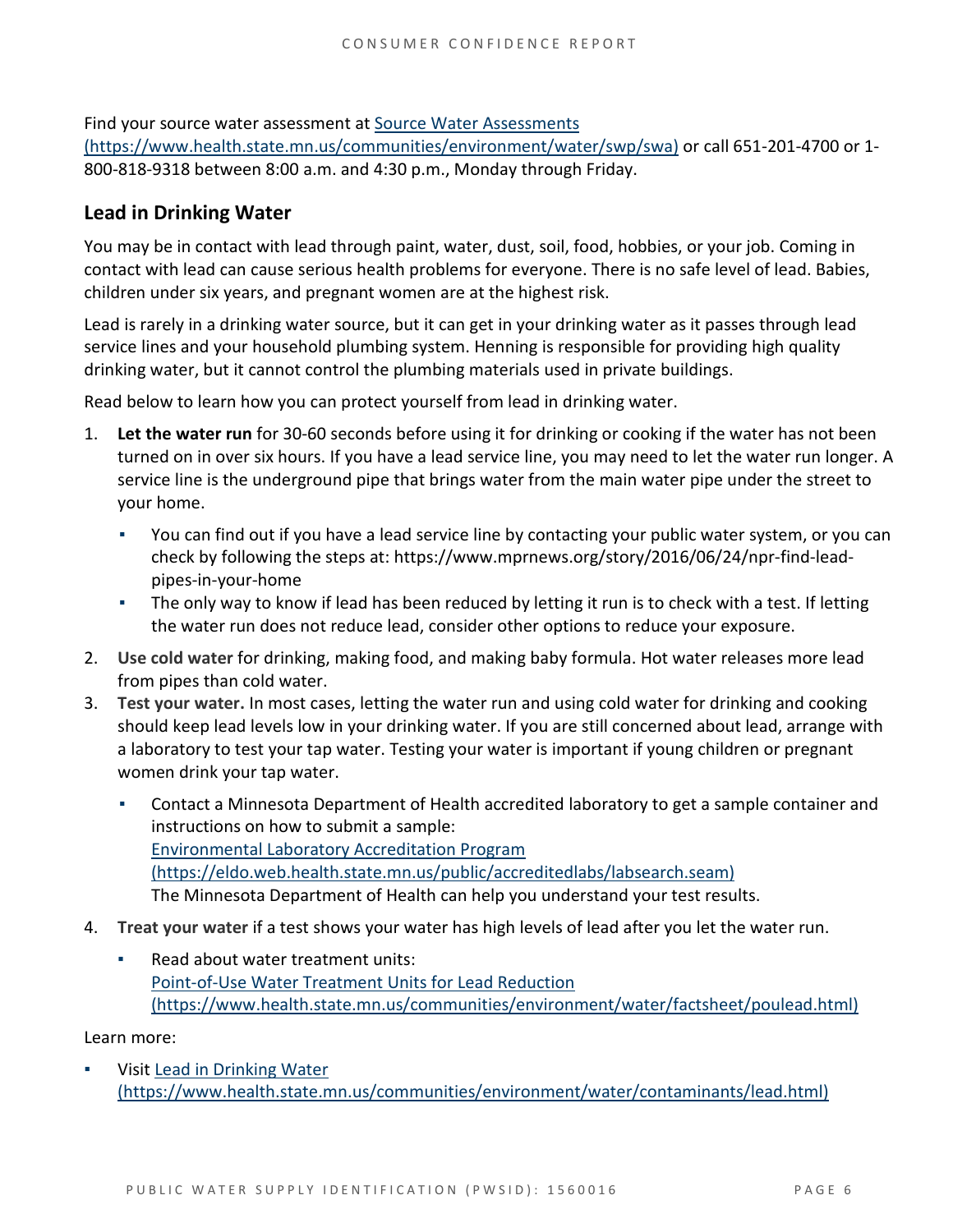- Visit [Basic Information about Lead in Drinking Water](http://www.epa.gov/safewater/lead) (http://www.epa.gov/safewater/lead)
- Call the EPA Safe Drinking Water Hotline at 1-800-426-4791.To learn about how to reduce your contact with lead from sources other than your drinking water, visi[t Lead Poisoning Prevention:](https://www.health.state.mn.us/communities/environment/lead/sources.html)  [Common Sources \(https://www.health.state.mn.us/communities/environment/lead/sources.html\).](https://www.health.state.mn.us/communities/environment/lead/sources.html)

### Help Protect Our Most Precious Resource – Water

#### **The Value of Water**

Drinking water is a precious resource, yet we often take it for granted.

Throughout history, civilizations have risen and fallen based on access to a plentiful, safe water supply. That's still the case today. Water is key to healthy people and healthy communities.

Water is also vital to our economy. We need water for manufacturing, agriculture, energy production, and more. One-fifth of the U.S. economy would come to a stop without a reliable and clean source of water.

Systems are in place to provide you with safe drinking water. The state of Minnesota and local water systems work to protect drinking water sources. For example, we might work to seal an unused well to prevent contamination of the groundwater. We treat water to remove harmful contaminants. And we do extensive testing to ensure the safety of drinking water.

If we detect a problem, we take corrective action and notify the public. Water from a public water system like yours is tested more thoroughly and regulated more closely than water from any other source, including bottled water.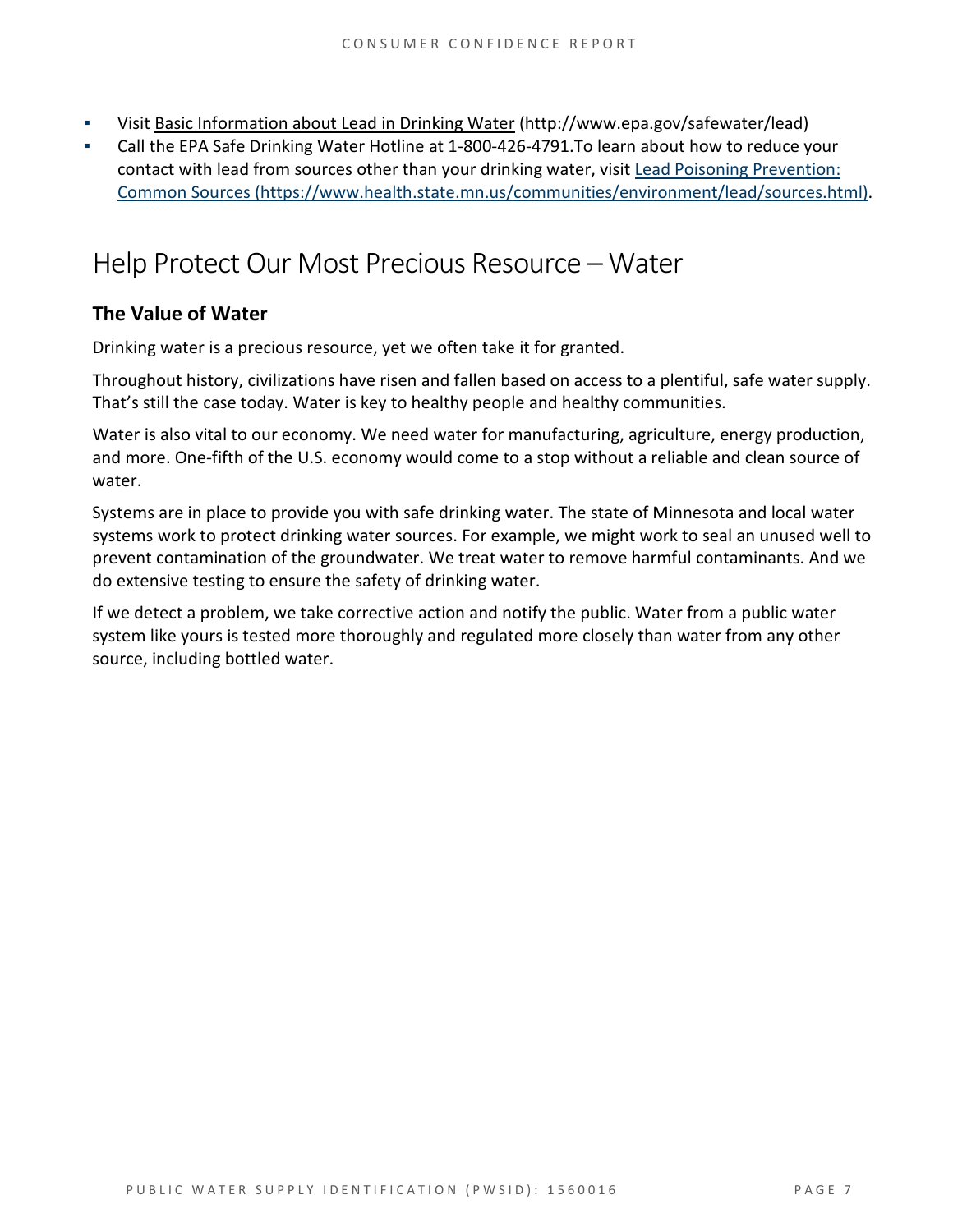#### **You Can Prevent Pollution**

Many of our daily activities contribute to the pollution of Minnesota's surface water and groundwater. You can help protect these drinking water sources by taking the following actions:

- Lawn and property:
	- Limit use of herbicides, pesticides, and fertilizers on your property.
	- Keep soil in place with plants, grass, or rocks.
	- Cover temporary piles of dirt with a tarp or burlap sack.
	- Keep leaves and grass off of streets and sidewalks.
	- Maintain any septic systems, private wells, and storage tanks to prevent leaks. Seal any unused wells.
- Out-of-date medications: Never flush unwanted or out-of-date medications down the toilet or sink. Always take them to a waste disposal or prescription medication drop-off site. More information is available at [Managing unwanted medications \(www.pca.state.mn.us/living-green/managing](http://www.pca.state.mn.us/living-green/managing-unwanted-medications)[unwanted-medications\)](http://www.pca.state.mn.us/living-green/managing-unwanted-medications)
- Hazardous materials: Safety store hazardous materials such as paint, batteries, herbicides, pesticides, and pool chemicals. Dispose of them at a proper waste disposal facility or drop-off event. Do not dump down storm drains, sink or onto your land. Learn more at: Keep hazardous waste out [of the garbage \(http://www.pca.state.mn.us/featured/keep-hazardous-waste-out-garbage\).](http://www.pca.state.mn.us/featured/keep-hazardous-waste-out-garbage)
- Pet waste: Pick up after your pet and put waste in the trash.
- Trash: Seal trash bags and keep litter out of the street.
- Winter ice removal: Chemicals used to break up the ice are called deicers or anti-icers. They can be harmful to the environment, corrosive to driveways and sidewalks and harmful to plants, pets and humans. Always shovel first, and then only apply deicers/anti-icers lightly if needed. Learn more at [10 smart salting tips to protect Minnesota waters \(https://www.pca.state.mn.us/featured/10](https://www.pca.state.mn.us/featured/10-smart-salting-tips-protect-minnesota-waters) [smart-salting-tips-protect-minnesota-waters\).](https://www.pca.state.mn.us/featured/10-smart-salting-tips-protect-minnesota-waters)
- Keep an eye out for car and motor fluids: Seal or repair any fluid leaks that could run off onto streets and into storm drains. Take used motor oil or other fluids to a neighborhood drop-off site.
- Be a water advocate: Spread the word; get involved. There are many groups and individuals working to protect water across Minnesota.

### Home Water Treatment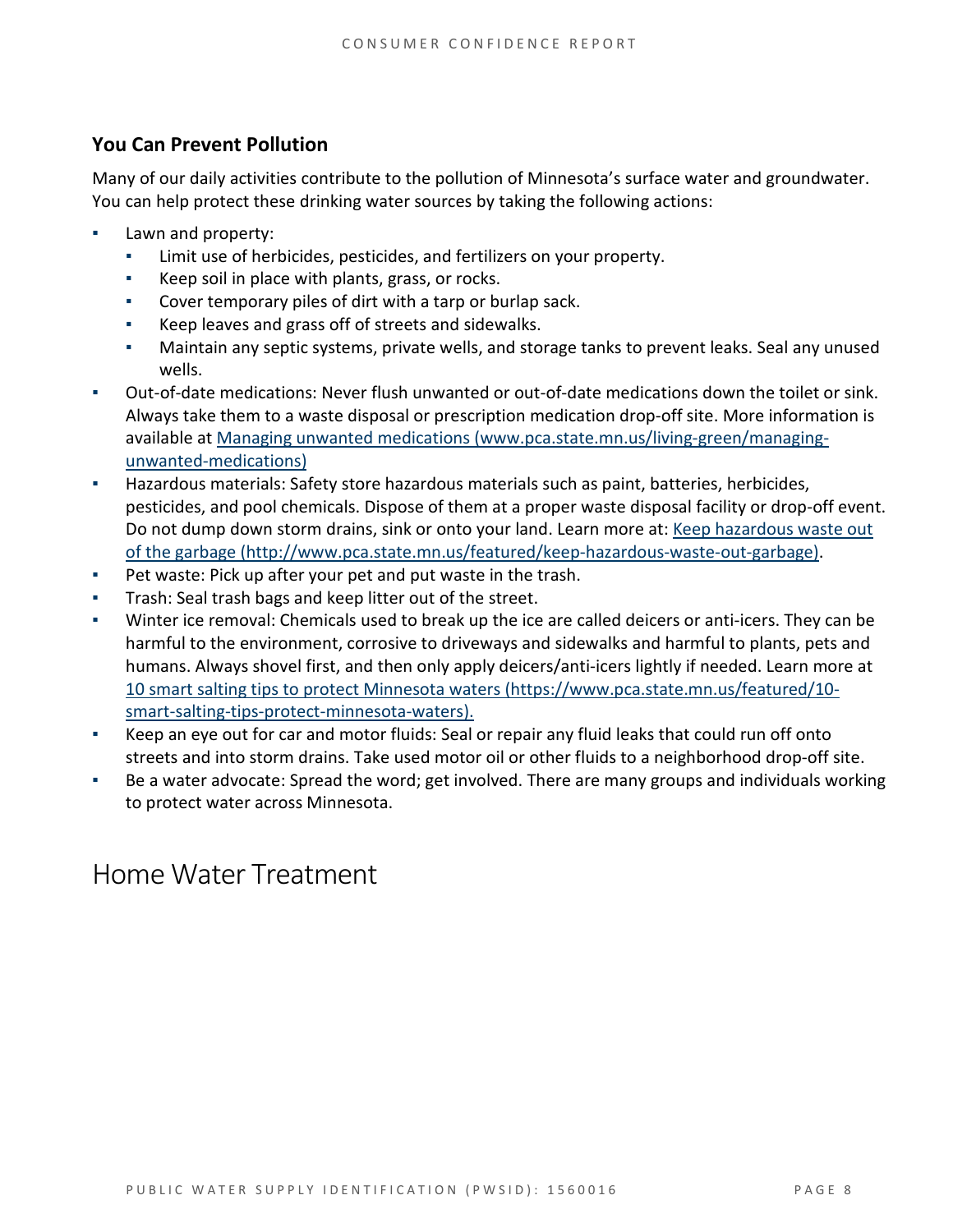#### **Overview**

Most Minnesotans, whether they drink from a public water supply or a private well, have drinking water that does not need treatment for health protection. Water treatment units are best for improving the physical qualities of water—the taste, color, or odor.

No single treatment process can remove all substances in water. If you decide to install a home water treatment unit, choose a unit certified and labeled to reduce or remove the substance of concern. If there is more than one substance you want to remove from your water, you may need to combine several treatment processes into one system.

Even well-designed treatments systems can fail. You should continue to test your drinking water after you install a treatment unit. All home water treatment units need regular maintenance to work correctly. Regular maintenance may include changing filters, disinfecting the unit, or cleaning scale buildup. Always install, clean, and maintain a treatment unit according to the manufacturer's recommendations.

Learn more at [Home Water Treatment](https://www.health.state.mn.us/communities/environment/water/factsheet/hometreatment.html)  [\(https://www.health.state.mn.us/communities/environment/water/factsheet/hometreatment.html\).](https://www.health.state.mn.us/communities/environment/water/factsheet/hometreatment.html)

#### **Beware of Water Treatment Scams**

False claims, deceptive sales pitches, or scare tactics have been used by some water treatment companies. Every person has a right to decide what is best for themselves and their family, and you may choose to install additional water treatment to further lower the levels of contaminants of emerging concern, chlorine, and other chemicals in your water. However, you should be cautious about purchasing a water treatment system. If you are considering the purchase of a home water treatment system, please read the Minnesota Department of Health's recommendations online at [Warning:](https://www.health.state.mn.us/communities/environment/water/factsheet/beware.html)  [Beware of Water Treatment Scams](https://www.health.state.mn.us/communities/environment/water/factsheet/beware.html) 

[\(https://www.health.state.mn.us/communities/environment/water/factsheet/beware.html\).](https://www.health.state.mn.us/communities/environment/water/factsheet/beware.html)